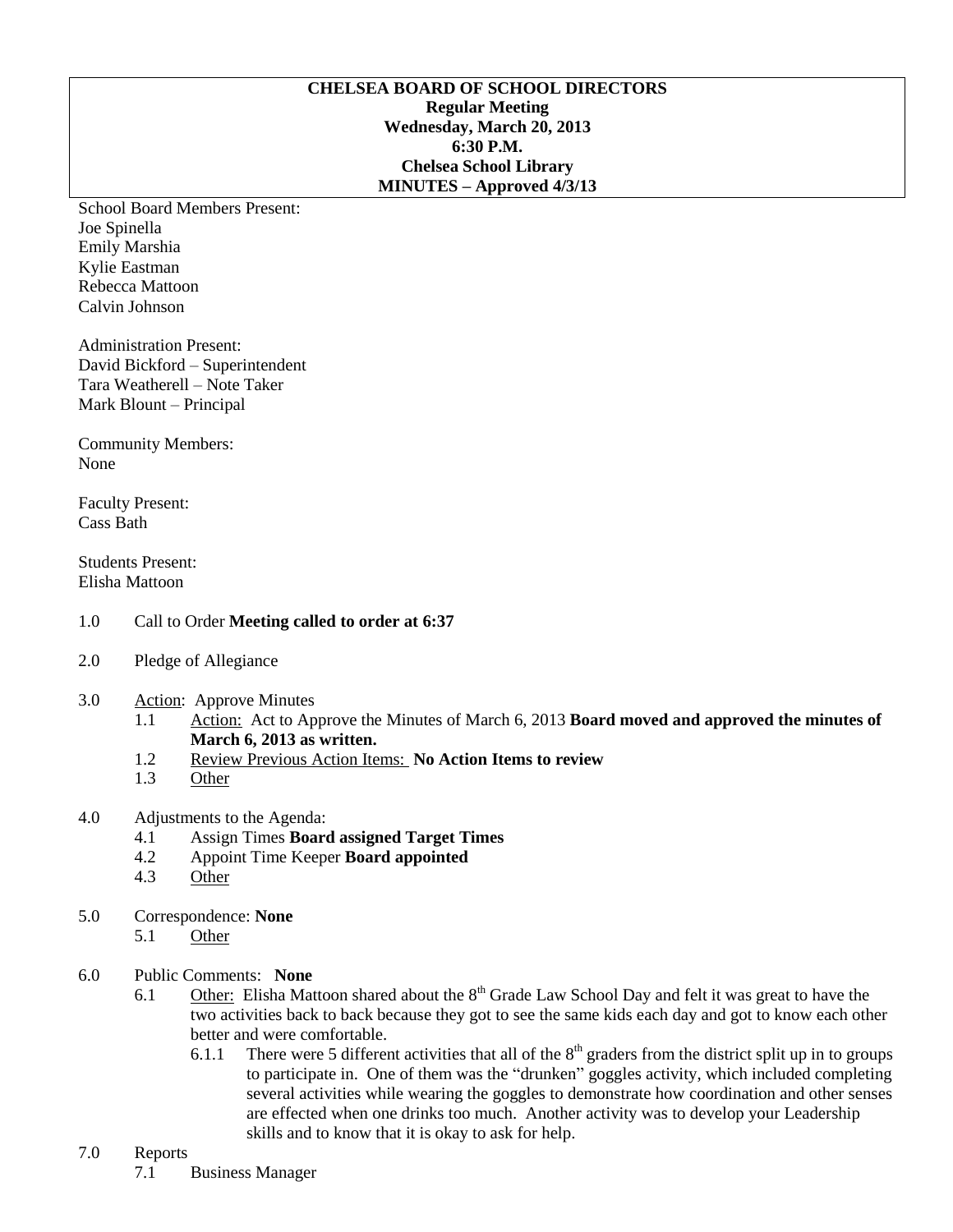- 7.1.1 Report: Current Financials (exhibit 1) Reviewed the Current Financials – anticipated balance of \$40,902 Lunch Report is showing a current deficit of \$5,731 thru January 2013
- 7.1.2 Other:
- 7.2 Principal
	- 7.2.1 Report: Principal's Report (exhibit 2)
		- 7.2.1.1 The day school was delayed secondary to weather and then closed due to water main break does not count as a school day as students were not in school long enough that day to qualify as a school day. Instead it is counted as one of the 4 snow days along with yesterday so the school has none left.
		- 7.2.1.2 David has been working with Alicia Wagner on obtaining all the policies that are in place currently and to help develop the cycle for reviewing, updating and consistency through the OWSU.
		- 7.2.1.3 Kindergarten Screening will be held on April  $19<sup>th</sup>$
		- 7.2.1.4 Mindy Farnham took several students from the Student Council to a conference that focused on bullying and they are working on bringing it back to the entire school
		- 7.2.1.5 Internet & WiFi passwords will be changing tomorrow and will be changing 2 to 3 times a year. Review of the Board's acceptable use policy indicates that Electronic Devices are acceptable if done during instruction only. Discussed the ability to have reports generated to show the websites and internet activity that has taken place with all students, faculty and employees.
		- 7.2.1.6 Heskett Fund Balance \$23,870.69 2012-103 Senior Projects spend \$242.65; Cap = Prior Approval Required up to \$200 max per student.
		- 7.2.1.7 Lisa Forbes has been selected for the Grade 1-2 Long Term Substitute Teacher
		- 7.2.1.8 Lori Elred has been selected for long term SPED substitute Para-educator.
		- 7.2.1.9 Parents' Luncheon will be held on Thursday, March  $21<sup>st</sup>$
		- 7.2.1.10 Shared a letter of recognition that Parrish Eiskamp received from a colleague at South Royalton. **The board congratulates Parrish on this acknowledgment.**
		- 7.2.1.11Smarter Balance Pilot required by State has a lot of "wrinkles" ranging from staff/student understanding, provision of instruction, administration and formatting; Students have a key of symbols that are allowed to be used and overall it was difficult to follow.
		- 7.2.1.12 Graduation for High School June  $14<sup>th</sup>$ , 2013 @ 6 or 6:30
		- 7.2.1.13 Graduation for Middle School June 13, 2013at 6 or 6:30
	- 7.2.2 Other:
- 7.3 Superintendent
	- 7.3.1 Report: Board Retreat (set date and place) **May 15, 2013 at 5:30 Joe's House**
	- 7.3.2 Report: Legislative Update
		- 7.3.2.1 Reviewed latest discussions in the Legislature revolving around Private School Funding and Enrollment
		- 7.3.2.2 Discussion about Dual Enrollment and Advanced Placement Courses
		- 7.3.2.3 PLPs will get transaction
		- 7.3.2.4 Ed Fund is going to be amended up to .94
	- 7.3.3 Athletic Appointment recommendations received from Athletic Director, Parrish Eiskamp and Principal, Mark Blount. **Action: Board moved and approved the recommended appointments for spring coaching staff as follows:**
		- 7.3.3.1 John Parker Varsity Lacrosse \$2400
		- 7.3.3.2 Parrish Eiskamp Varsity Baseball \$2125
		- 7.3.3.3 Emma Blanchard Middle School Lacrosse \$800
		- 7.3.3.4 James Blondin Assistant Varsity Baseball \$500
		- 7.3.3.5 Peter Amber Assistant Varsity Lacrosse \$500
		- 7.3.3.6 Donny Wilcox Varsity/Middle School Track \$1000
		- 7.3.3.7 Laurie Braman Assistance Varsity Track \$800
	- 7.3.4 Other: